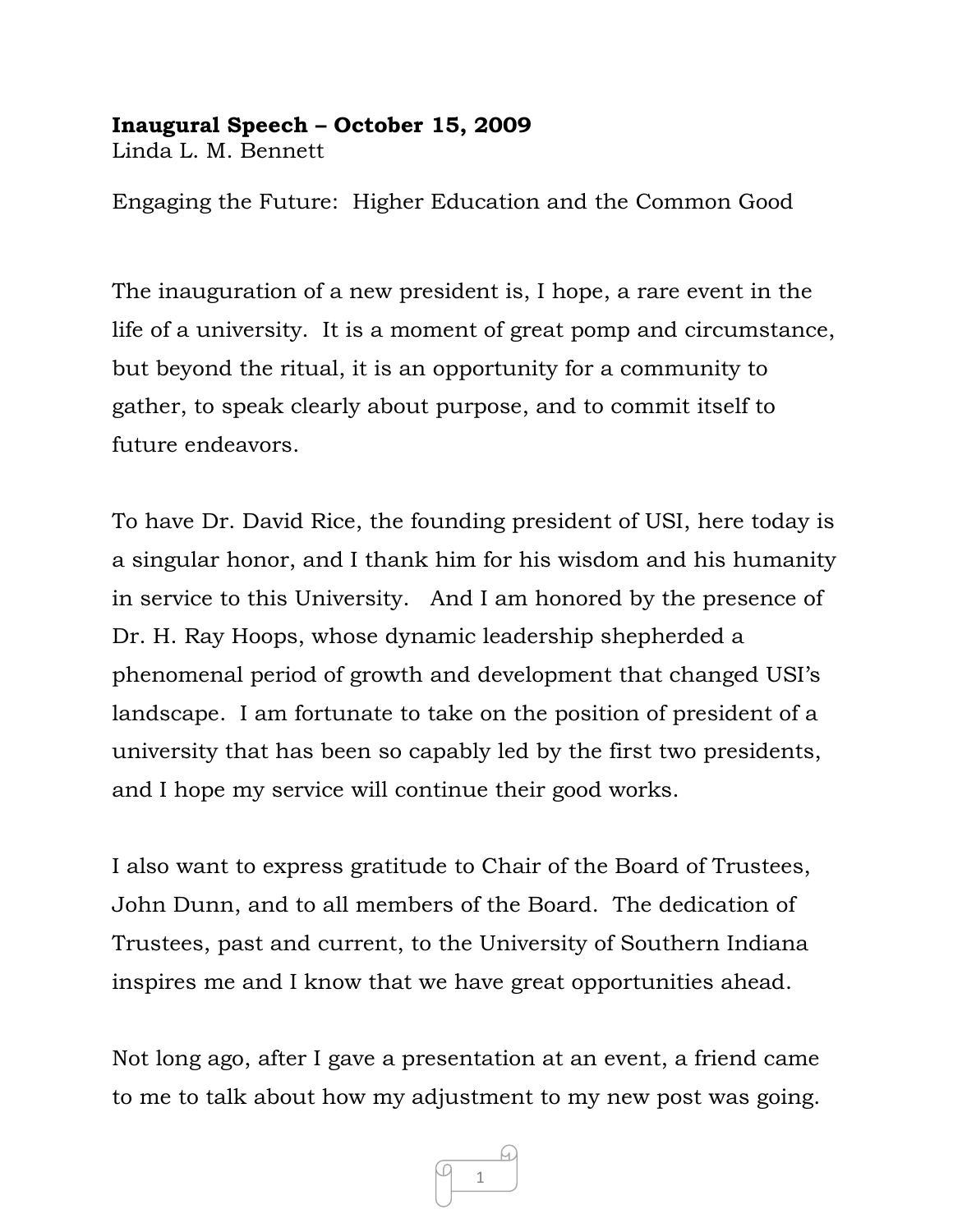With no hesitation I told her that I worked with a great group of people and I considered myself fortunate. She smiled and said, "Linda, I know there are some audiences where you need to say 'fortunate' but there are times to say 'blessed.'" She laughed and upon reflection I had to agree that I am indeed blessed.

I know that I am blessed to have dear members of my family who have traveled a distance to be here today, including my brother Jerry and his wife Randi from Methuen Massachusetts; my stepdaughter Sherri and her husband Jeff from Cincinnati; my stepson Bob and his partner Brett from Columbus Ohio; and my cousin Caroline and her husband Henry from Louisville. Friends have gathered from distant reaches, Mary and Don Durfee, with Mary serving as a delegate from Michigan Tech University; Stephen Wasby, from Cape Cod, Massachusetts and a delegate for the University of Oregon; Dick Flickinger, delegate for Wittenberg University, and his wife Marie from Springfield Ohio; and Diane Smith and her husband Doug from Cincinnati. Finally, I want to send a message of love to my mother in Cincinnati. She wanted to be here today but her health simply would not permit her to travel.

But there was no more fortunate or blessed day than 32 years ago when I married Stephen Bennett, who has been my most constant source of love, support, advice, and the occasionally necessary kick in the seat. I cannot imagine today happening without his loving wisdom. Stephen is serving as a delegate for the University of

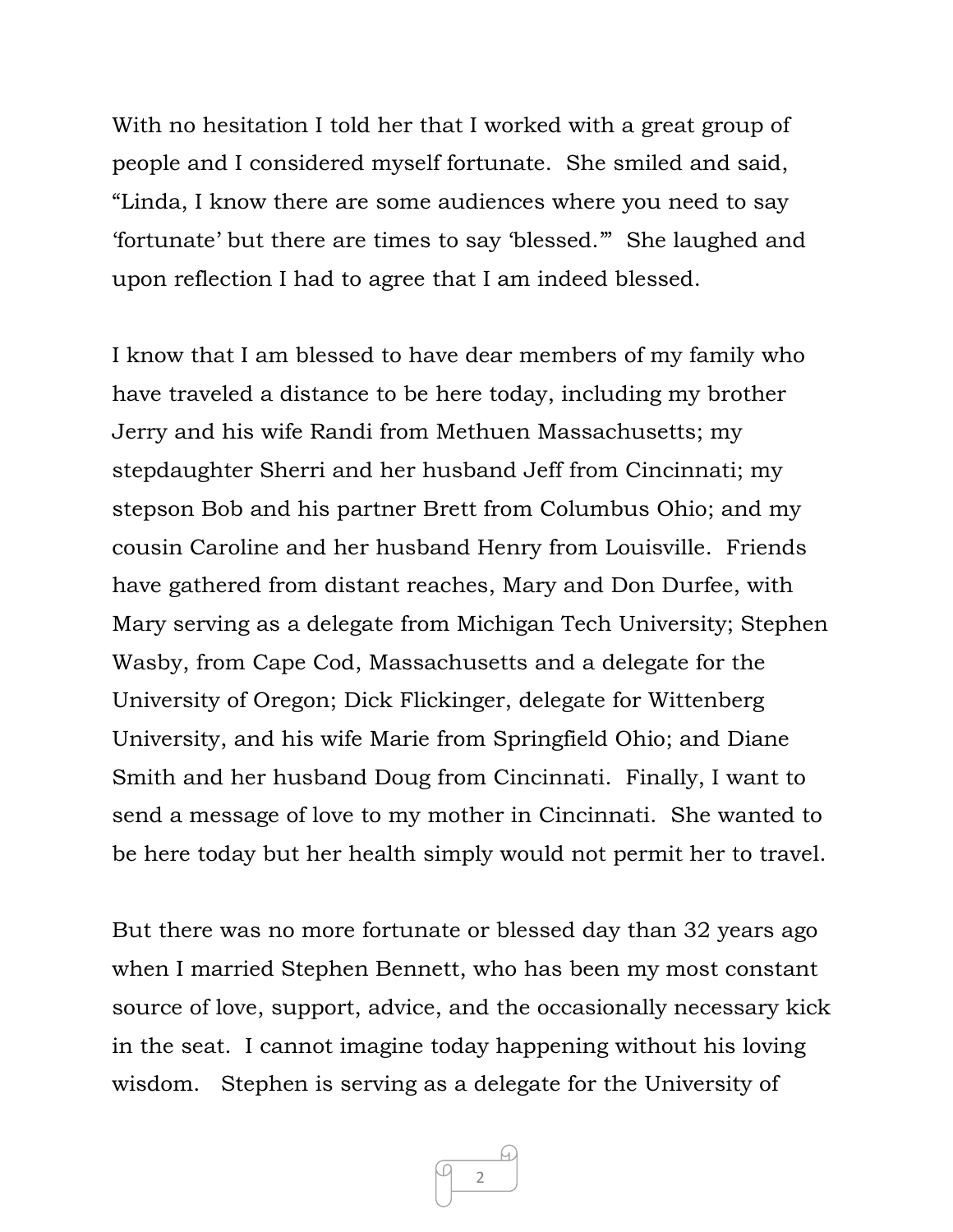Cincinnati, where he taught for more than 30 years and is professor emeritus of political science.

I stand here today as a beneficiary of the public education system. I started at the same place as many of our USI alumni and current students. My parents did not complete high school. In his junior year, my father left high school to join the Army during World War II; my mother was pulled home to be a young caretaker for her family before completing the eighth grade. My parents never owned a home and knew adversity most of their lives. They wanted much more for their children. Without the availability of a public education system and dedicated teachers at all levels, I would have traveled a different path in life. My appreciation for the University of Southern Indiana is deeply personal. I know the impact we are having, and will have in the future.

But let me turn my remarks to the inaugural theme and that is the connection between this University's role in regional engagement and its contributions to the common good. We in higher education don't speak nearly often enough about our role in contributing to a greater good. Many of our presentations about the benefits of college focus on the increase in personal income evident among those who attain a degree. Those figures are impressive:

3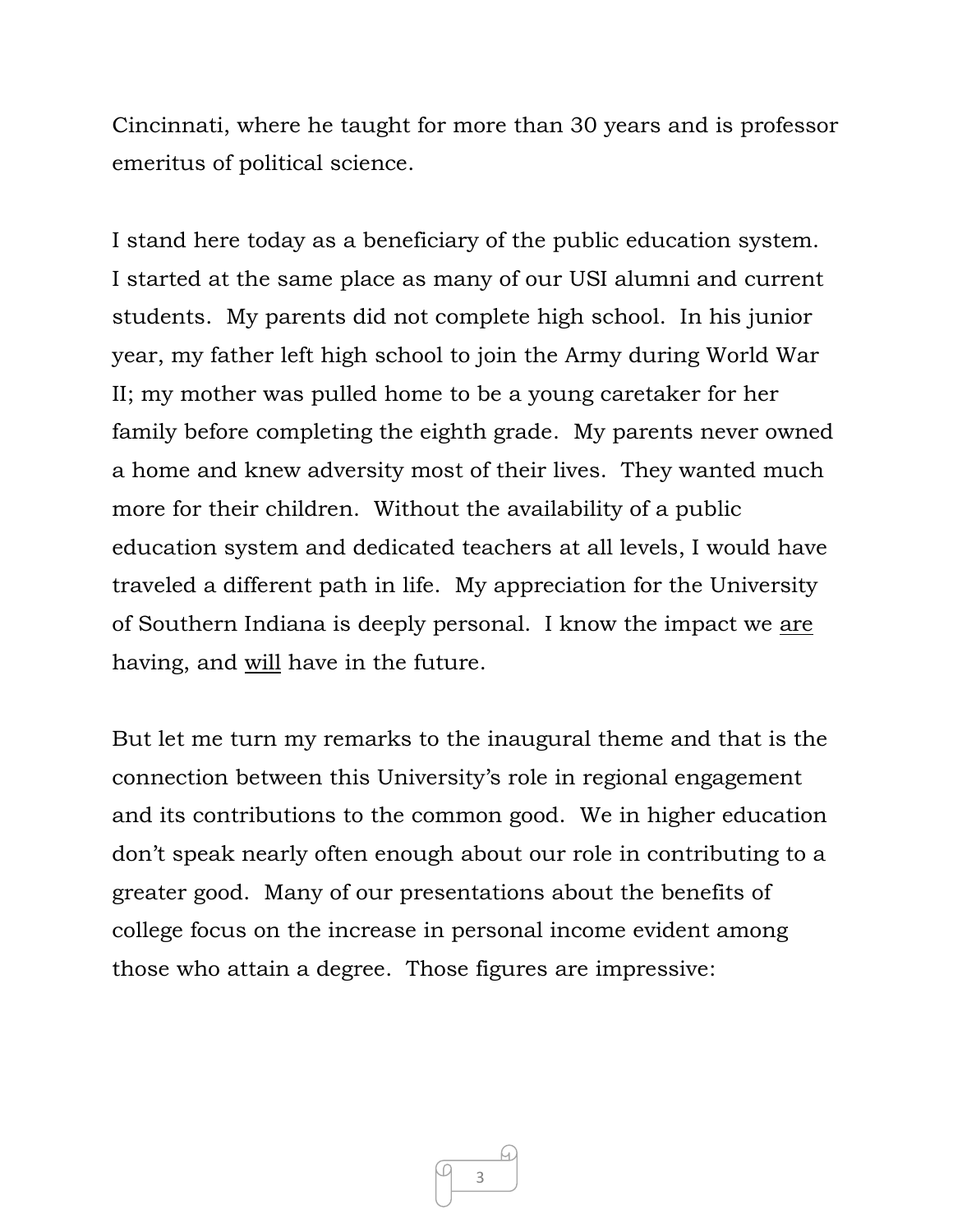- According to recent data, a full-time worker with a bachelor's degree earns 62 percent more than a co-worker with a high school diploma.  $\lvert \$ 50,900$  compared to  $\$ 31,500\lvert^{\text{i}}$
- Those with master's degrees earned twice as much, and those with professional degrees three times as much as their high school graduate colleagues.
- College-educated workers are more likely to have access to employer-based pension and health insurance plans, though employer participation in health insurance plans has been decreasing in recent years.

Now, these are all noteworthy personal benefits of a college education and I celebrate every time I hear the reports of the high rate of employment of our graduates and how well regarded they are by employers all over the region.

But this is just the beginning of the story. Measuring the full benefits of higher education should include what some economists refer to as the "spillover" effects of higher education. Just to give you some examples:

Increasing the proportion of a regional population holding a college degree results in increasing wages for all workers, including those without a high school degree.

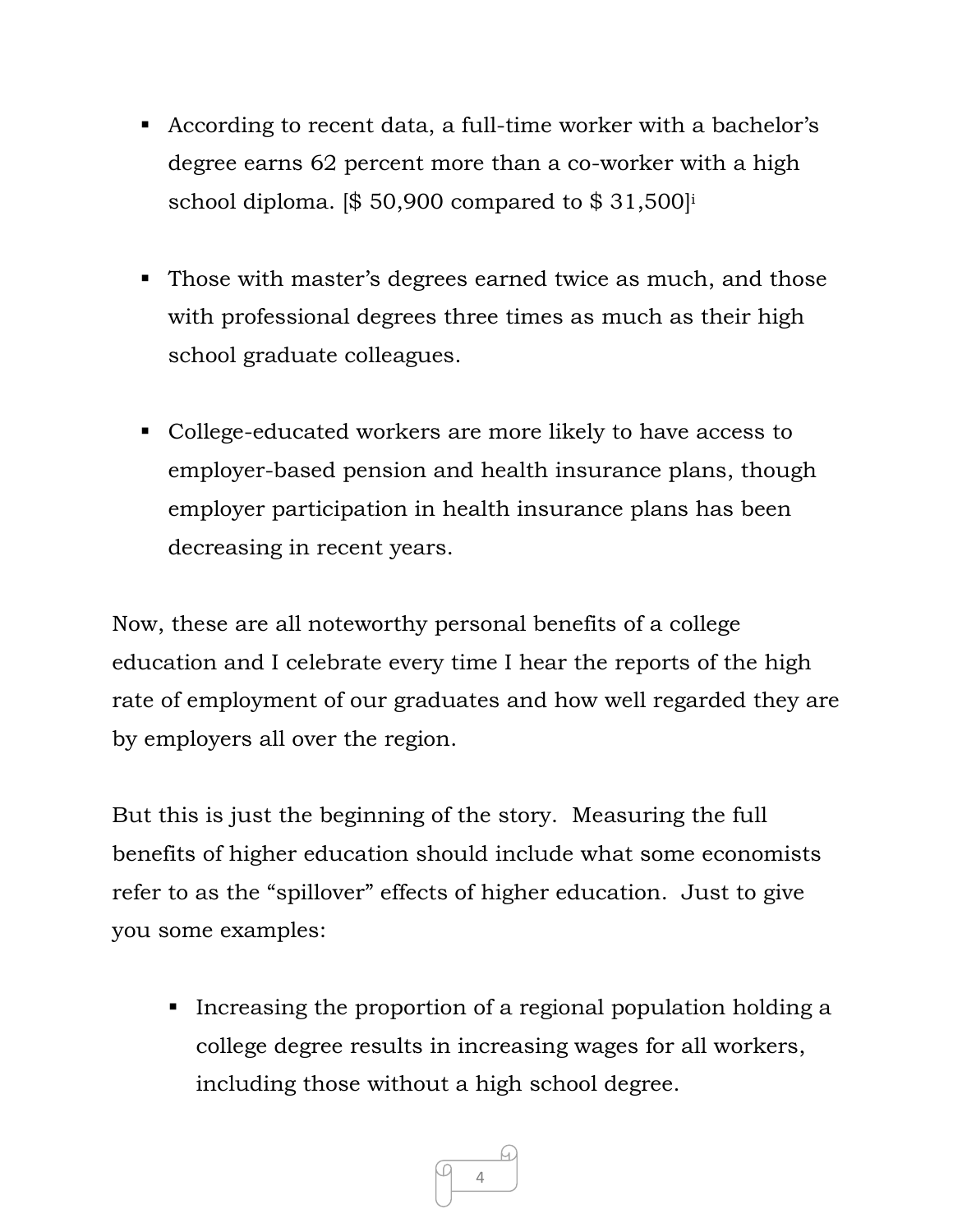- Unemployment and poverty rates are sharply lower among those with college degrees, resulting in far lower utilization of public assistance programs.
- Those with college degrees not only perceive themselves to be healthier, they usually are. They are more likely to seek preventive medical care that can prevent or forestall the onset of serious health conditions. They are less likely to smoke and more likely to exercise. College graduates are also more likely to donate blood.
- Volunteerism in the community increases with higher levels of education.
- The fundamental act of voting, essential to a democracy, is more prevalent among those with higher levels of education. And as for the political arena, those with higher levels of education are more likely to be tolerant of those with differing opinions, a characteristic much to be desired in today's political discourse.
- Higher education also feeds the cultural life of a region with higher levels of support for the arts. When we talk about the economic development needs of a region, we should remember that the cultural arts are critical to a vibrant community.

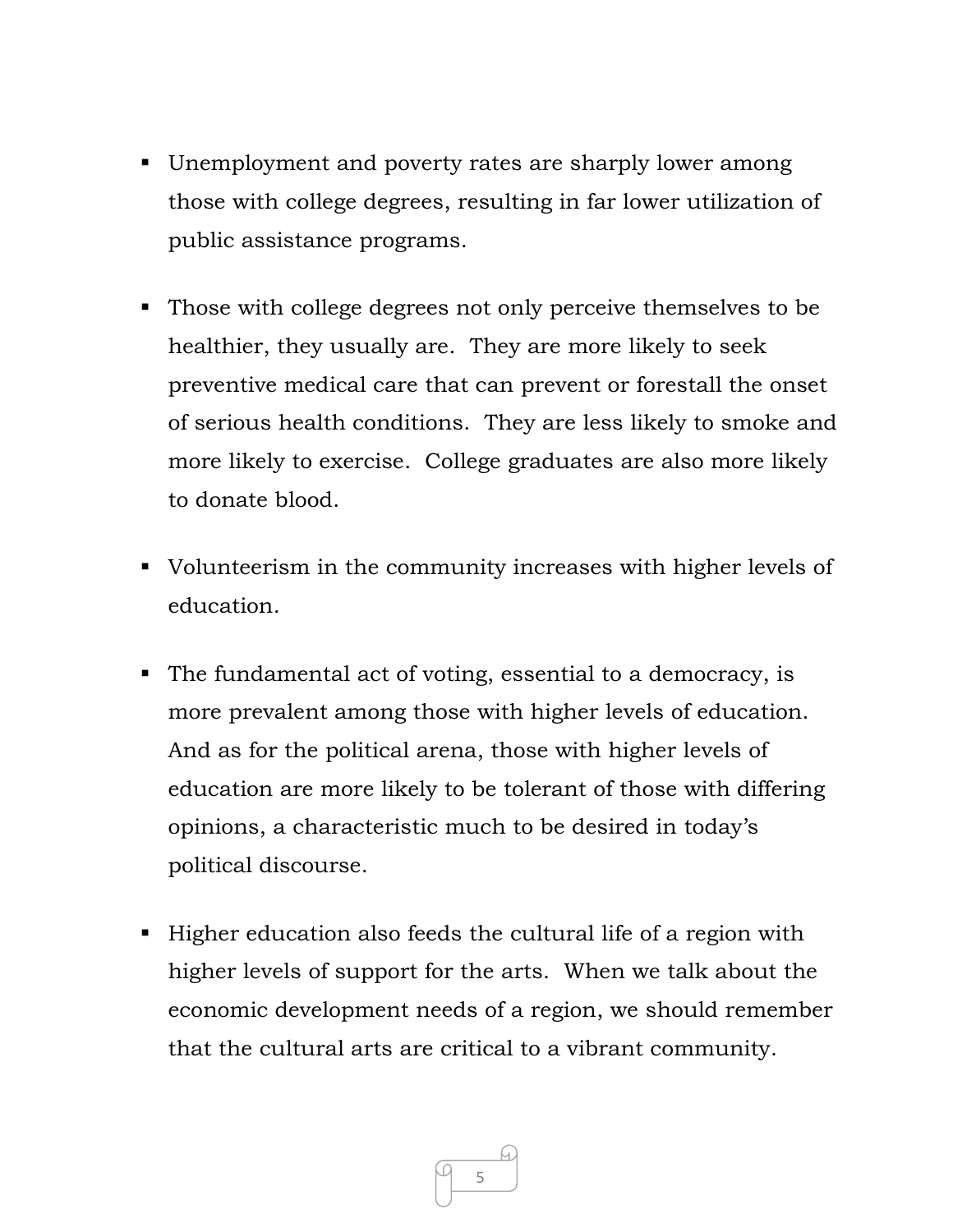The founders of the University of Southern Indiana understood these benefits well. These visionary leaders formed Southern Indiana Higher Education, Inc. (or SIHE) to ensure the full development of a state-supported public university and knew the importance of access to higher education for a broad range of the public. That's why Robert Koch, Sr. announced in April of 1970, "We believe that in time, perhaps 25-50 years from now, the organization of SIHE and the land purchase will be regarded as one of the most significant and beneficial contributions ever made to the cultural and economic growth and stability of Southern Indiana."

Service to a greater good was a primary reason the University of Southern Indiana was created. It is our touchstone, and our mettle has been tested many times as the University has grown. But 44 years after our founding and a mere 24 years after our emergence as a separate public university, there is little doubt that USI is delivering on the promise of its founding.

- In a region where post-secondary educational attendance was a reality for only one in three high school graduates in the 1980s, now three out of four high school graduates continue their education, and many at USI.
- USI graduates are renowned surgeons, bank executives, artists, leaders in K-12 education, fashion designers, accounting executives, lawyers, nurses, elected officials,

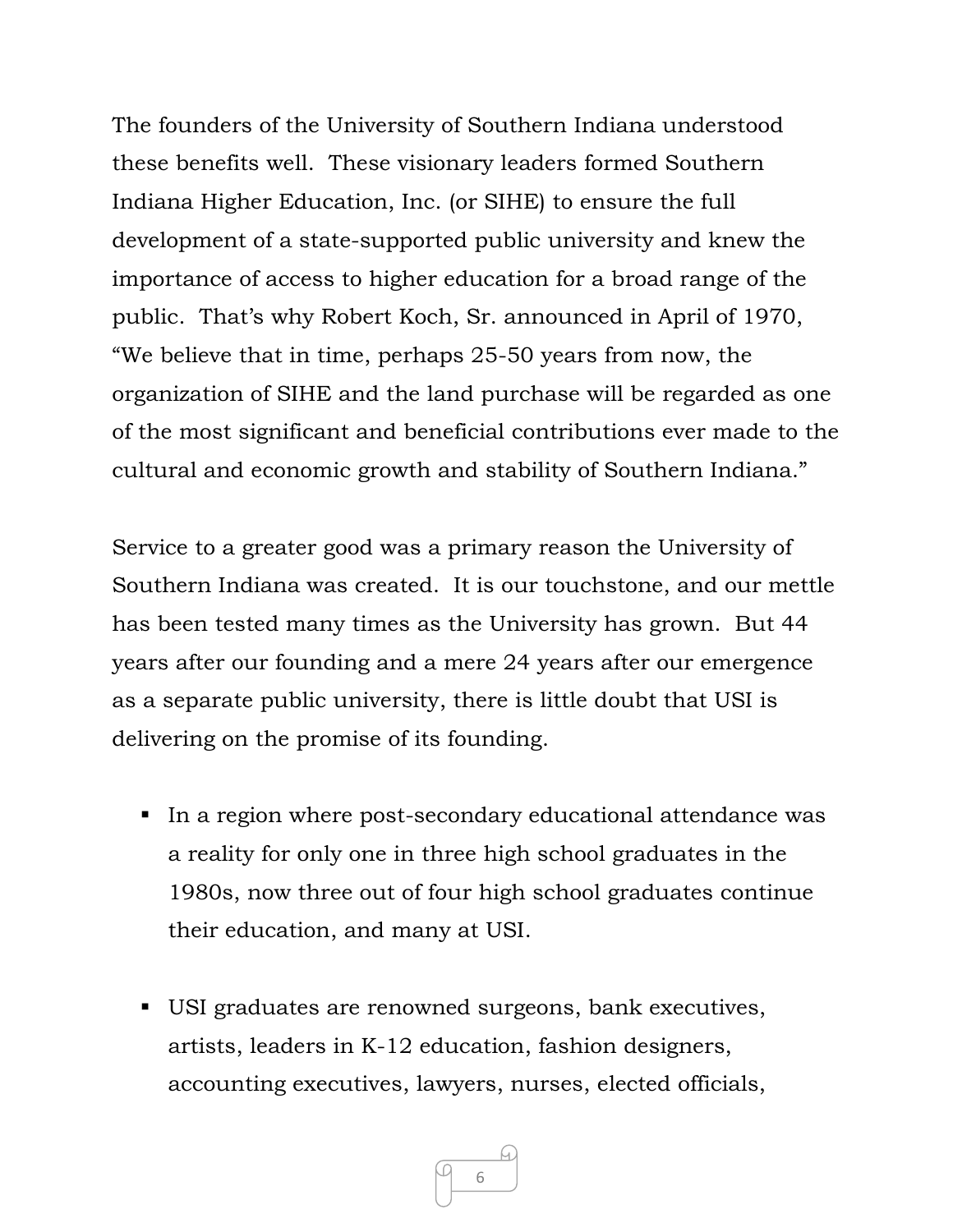hospital administrators --- and they are involved in their communities.

- The University is deeply involved in economic development in the region, serving as the higher education partner at Innovation Pointe in downtown Evansville, as well as serving a variety of businesses and not-for-profit organizations through its Center for Applied Research.
- USI's stewardship role for many of the historic sites in New Harmony, as well as its cultural offerings through the New Harmony Theatre, the Ropewalk Writers Retreat, and the New Harmony Gallery of Contemporary Art are significant contributions to cultural life in the region.
- And through its program, Connect with Southern Indiana, USI fosters the development of leadership in local communities throughout southwestern Indiana. This program received national recognition for innovation from the University Continuing Education Association in 2007.
- These activities are the main reason for recognition by the Carnegie Foundation, which in 2008 included USI among only 119 institutions nationwide to commend for the breadth of outreach and engagement efforts.

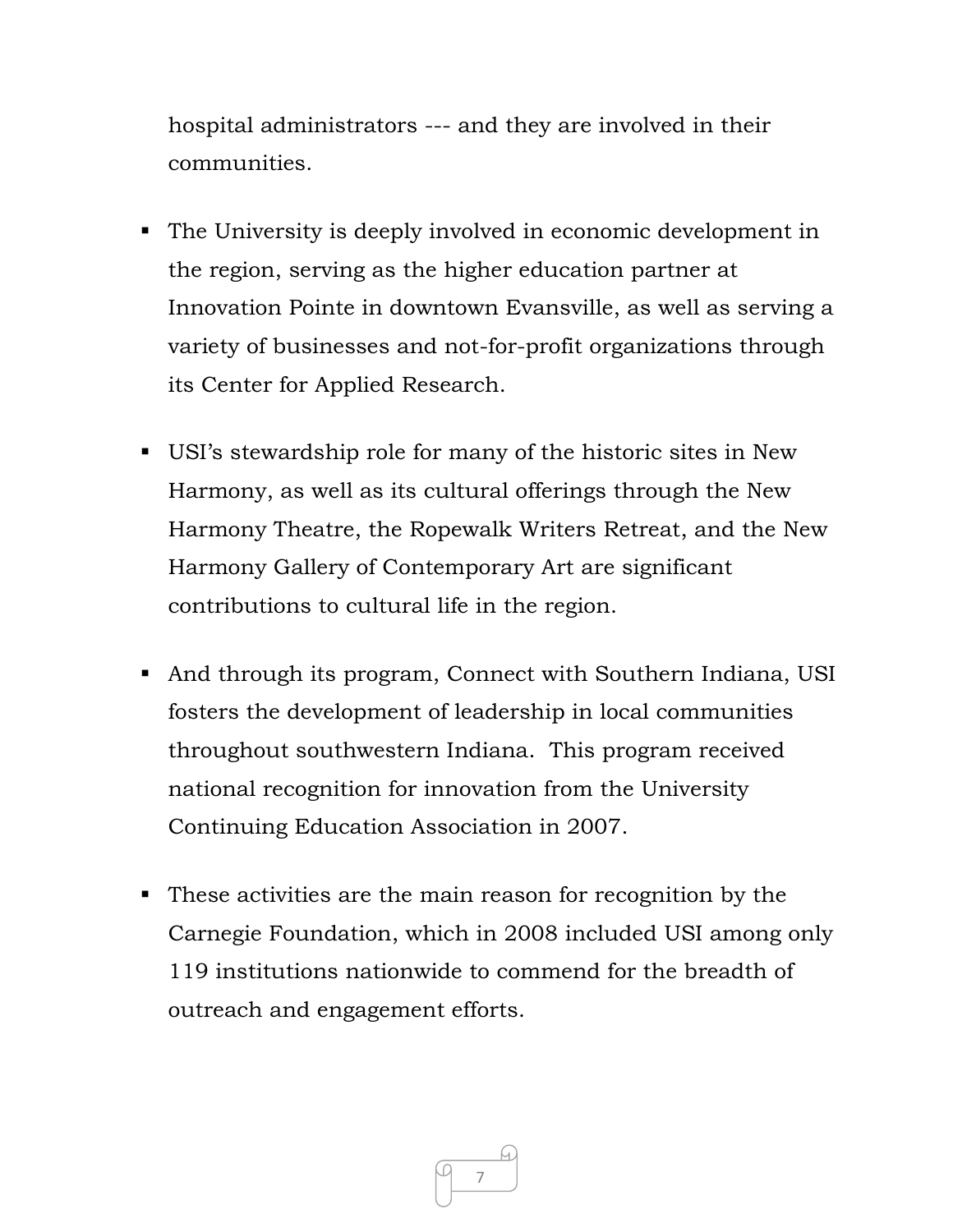So what is next for USI? That's the question we are working on with the first institution-wide strategic planning process, launched this fall. The approach is a bit different than many planning processes because we began by asking all members of our campus community to share a story about an experience at USI that reflects the nature of campus life. We then asked participants to share their dreams for USI. These early conversations have already revealed some compelling core values:

- A sense of community, based on mutual respect, with the kind of strong relationships many of us would characterize as a family;
- Outstanding educational programs that are growing in recognition;
- Dedication to our students, to their learning both inside the classroom and as responsible citizens;
- Our strong ties to the surrounding region and integration of engagement into curricula across campus; and
- Maintenance of an environment that makes it possible for more students to afford a quality education.

In a reflection from one of our students [Raul Ramirez] participating the planning process:

*"When I came to visit campus, the professors were such an important part in making my decision. They know my name and are willing to* 

8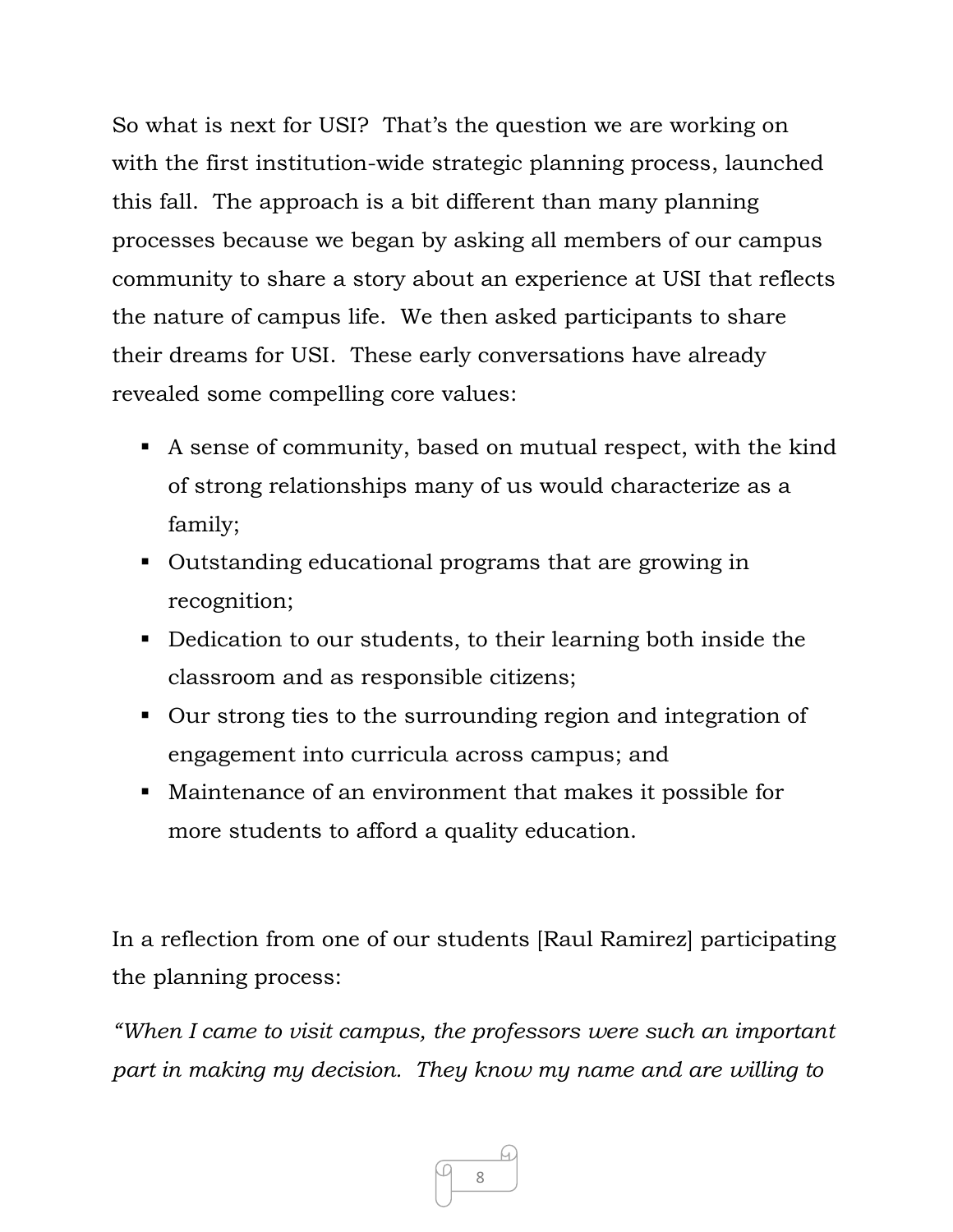*make time to help me with anything I need. They truly care about the students and that is not something you receive at every university. I want this relationship between professors and students to persevere no matter how much USI grows….I want USI to be recognized for the great educational programs it provides….I want this message of the greatness of USI to be spread nationwide."* 

A staff member offered that it was time for USI "to get a little swagger," even to "shout from the rooftops" all that is accomplished on this campus. Well, we'll soon have a tower on campus once the renovation of the old library and University Center is complete, but I don't think I'll wait until then to shout the good news about USI.

The University of Southern Indiana is well-positioned for leadership in public higher education. We all sense it. Now is the time for us to take the next steps in building the future for USI. We have great educational partners in this region and across the state of Indiana, and now is the time to strengthen those partnerships.

There are forces which encourage higher education institutions to collaborate on ways of building stronger networks to serve learners of all ages. We have taken a step in that direction as regional colleges and universities have gathered to cooperate on ways of helping Whirlpool employees through the closure of that plant. Our